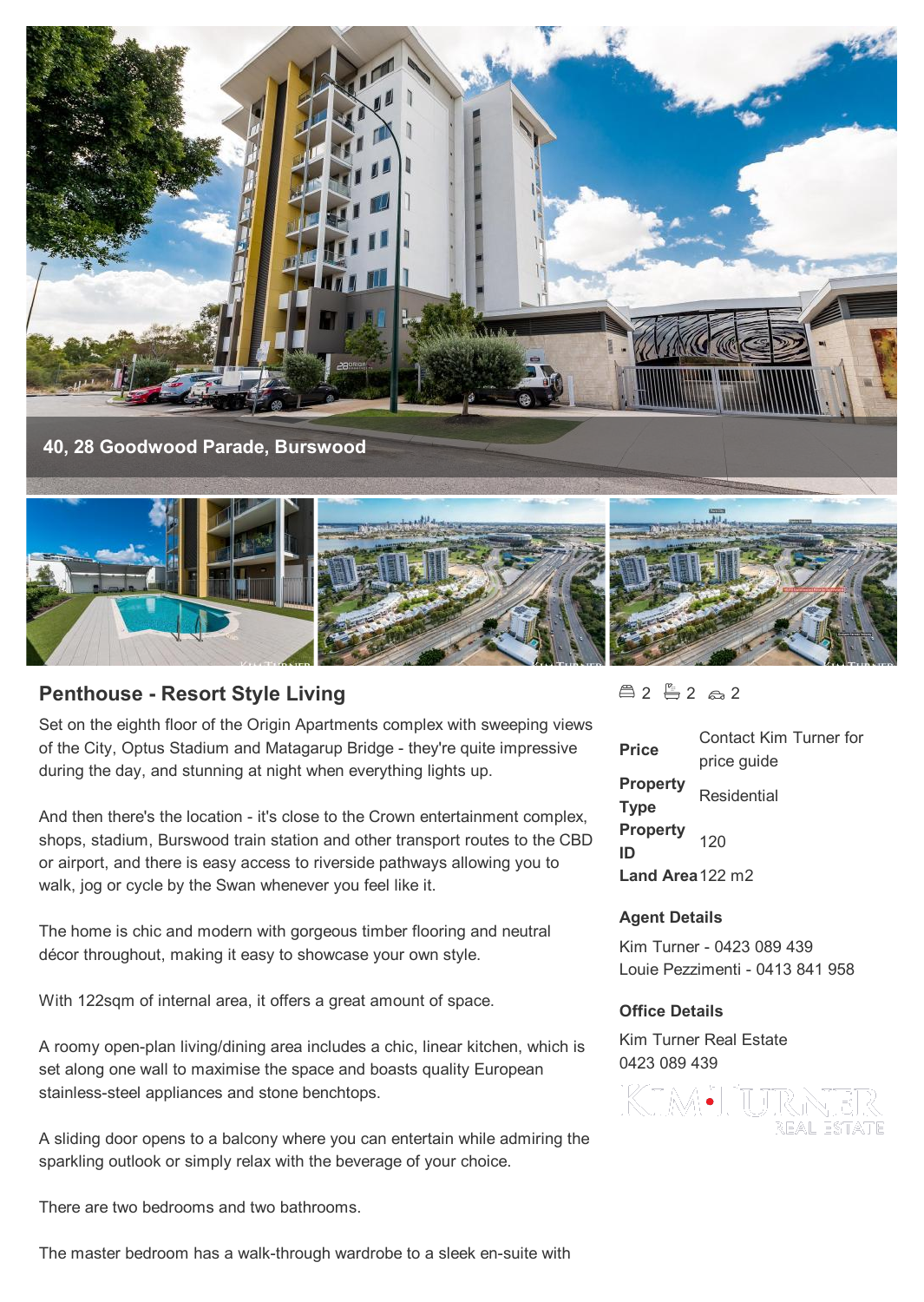shower, vanity unit and toilet.

The second bedroom has built-in robes and the second bathroom includes a bath/shower, vanity unit, toilet and laundry facilities.

The apartment offers stylish, low-maintenance living, and the Origin complex provides a range of additional lifestyle benefits such a pool, gym, residents' lounge and barbecues as well as secure parking and entry.

It would make a great home, particularly for a first-home buyer looking to be close to the city and entertainment precincts, but would also suit investors; all the fabulous features that appeal to home owners will also be attractive to tenants.

## Inside

• Open-plan living area. Timber flooring to the living/dining area, tiles to the kitchen

• Kitchen with stone benchtops, soft-close cupboards and drawers, glass splashback, quality stainless-steel appliances, including induction cooktop, oven, rangehood and dishwasher, large fridge recess with under-bench and overhead storage

- Two bedrooms with timber flooring and two bathrooms
- Master with walk-through robe to en-suite with shower, vanity unit and toilet
- Second bedroom with built-in robes
- Second bathroom with bath/shower, vanity unit, toilet and laundry facilities
- Airconditioning
- 122sqm of internal space

### **Outside**

- 12sqm balcony
- 4sqm store room

## The Origin Complex

- Parking for two cars
- Car stacker parking system
- Secure gated entries for vehicles and pedestrians
- Pool
- Barbecues
- Residents lounge
- Gym
- Pet friendly with permission
- Solar panels
- Set at the end of a cul-de-sac

Estimated current: Water \$1152.90 p/a Council \$1909.90 p/a Strata levy \$1779.75 p/q

\*Disclaimer: This document has been prepared for advertising and marketing purposes only. It is believed to be reliable and accurate, but clients must make their own independent enquiries and must rely on their own personal judgment about the information presented. Kim Turner Real Estate provides this information without any express or implied warranty as to its accuracy. Any reliance placed upon it is at the client's own risk. Kim Turner Real Estate accepts no responsibility for the results of any actions taken or reliance